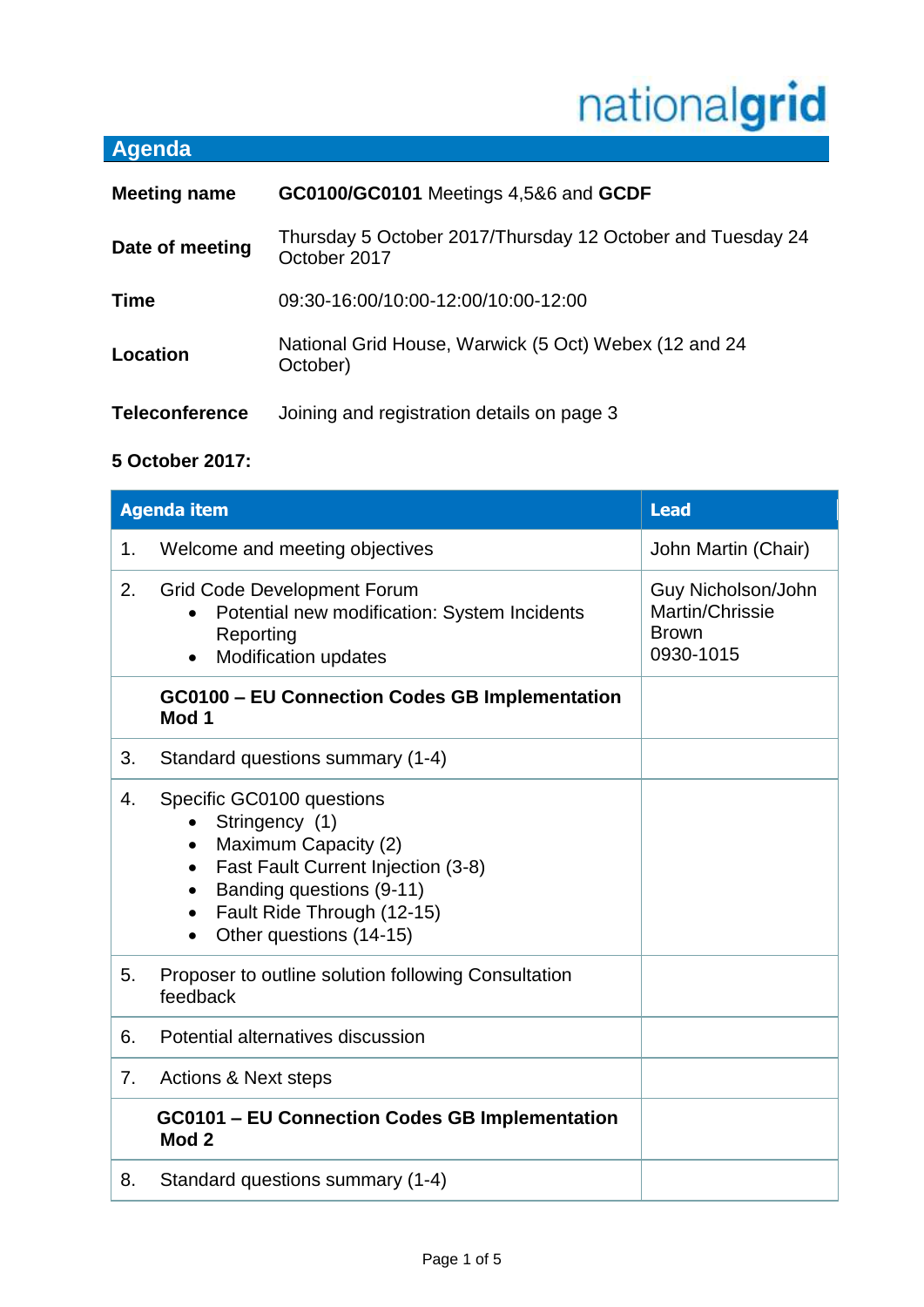| <b>Agenda item</b>                                                                                                                                                                                                | <b>Lead</b>        |
|-------------------------------------------------------------------------------------------------------------------------------------------------------------------------------------------------------------------|--------------------|
| Specific GC0101 questions<br>9.<br>Stringency (1)<br>GC0048/GC0087 (2-3)<br>Voltage/Reactive and frequency requirements (4)<br>Time duration HVDC (5)<br>Type D Power Park Modules (6)<br>OTSDUW (7)<br>$\bullet$ |                    |
| 10. Proposer to outline solution following Consultation<br>feedback                                                                                                                                               |                    |
| 11. Potential alternatives discussion                                                                                                                                                                             |                    |
| 12. Any Other Business<br>Timetable                                                                                                                                                                               | Chrissie Brown/All |

## **12 October 2017: (10-12)**

|    | <b>Agenda item</b><br><b>Lead</b>                                                                                                                                 |                     |
|----|-------------------------------------------------------------------------------------------------------------------------------------------------------------------|---------------------|
| 1. | Welcome and meeting objectives                                                                                                                                    | John Martin (Chair) |
|    | GC0100                                                                                                                                                            |                     |
| 2. | Alternatives presented                                                                                                                                            | <b>TBC</b>          |
| 3. | <b>Alternative Vote</b><br>Do the potential alternatives better facilitate the Grid Code<br><b>Objectives when compared to the current baseline Grid</b><br>Code? | JM (Chair) /All     |
|    | GC0101                                                                                                                                                            |                     |
| 4. | Alternatives presented                                                                                                                                            | <b>TBC</b>          |
| 5. | <b>Alternative Vote</b><br>Do the potential alternatives better facilitate the Grid Code<br><b>Objectives when compared to the current baseline Grid</b><br>Code? | JM (Chair) /All     |
| 6. | Actions & Next steps                                                                                                                                              | <b>JM/All</b>       |

## **24 October 2017: (10-12)**

| Agenda item |                                | <b>Lead</b> |
|-------------|--------------------------------|-------------|
|             | Welcome and meeting objectives | John Martin |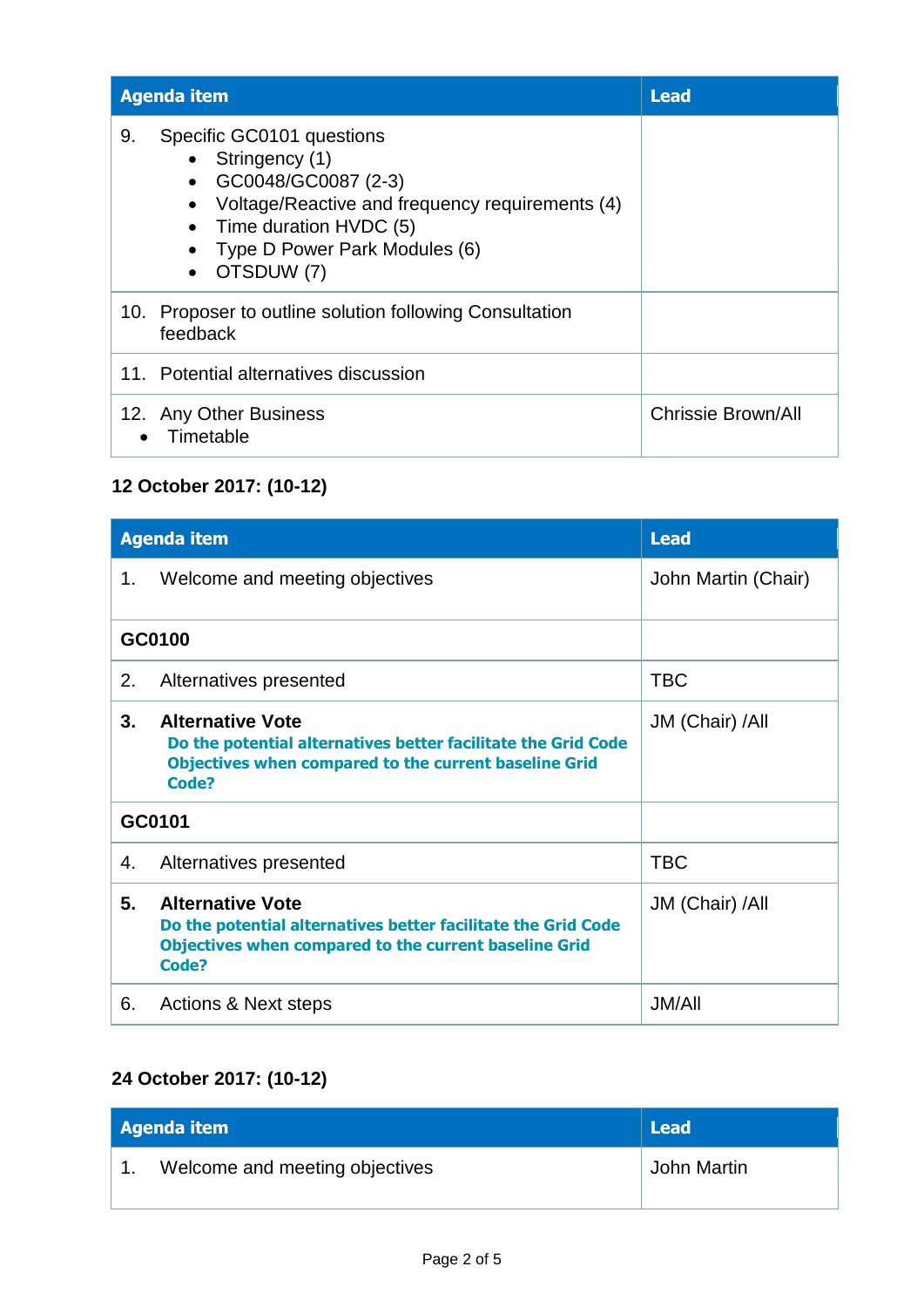|                              | <b>Agenda item</b><br><b>Lead</b>                                                                                                                                                                      |               |
|------------------------------|--------------------------------------------------------------------------------------------------------------------------------------------------------------------------------------------------------|---------------|
| 2.<br>$\bullet$<br>$\bullet$ | <b>Workgroup Vote</b><br>Do you support the Original or any of the alternative<br><b>Proposals?</b><br>Which of the Proposals best facilitates the Grid Code<br><b>Objectives?</b><br>GC0100<br>GC0101 | <b>JM/All</b> |
| 3.                           | <b>Actions &amp; Next steps</b>                                                                                                                                                                        | <b>JM</b>     |

#### **Webex and registration details:**

#### **5 October:**



(IF commers add that without) WeltEx...

**12 October:** <https://www.eventbrite.co.uk/e/gc0100101-alternative-vote-tickets-38322223803>

#### **24 October:**

<https://www.eventbrite.co.uk/e/gc0100101-workgroup-vote-tickets-38325185662>

#### **Key dates:**

| <b>Date</b>          | <b>Work to be completed</b>                                                                                                                       |
|----------------------|---------------------------------------------------------------------------------------------------------------------------------------------------|
| 11 September<br>2017 | <b>Issue Workgroup Consultation</b>                                                                                                               |
| 2 October<br>2017    | <b>Workgroup Consultation closes</b>                                                                                                              |
| 3 October<br>2017    | Responses to be circulated                                                                                                                        |
| 5 October<br>2017    | Discuss workgroup Consultation responses and discuss potential<br>alternatives. Training session on raising alternatives and Workgroup<br>voting. |
| 11 October<br>2017   | Submission date for final potential alternatives to be submitted on<br>alternative form - 9am                                                     |
| 12 October<br>2017   | Alternative vote and legal text session on original alternatives (webex)                                                                          |
| 13 October<br>2017   | Workgroup vote papers to be circulated by Code Administrator                                                                                      |
| 20 October<br>2017   | Submit Workgroup vote papers to Code Administrator                                                                                                |
| 24 October<br>2017   | Formal Workgroup vote (Webex)                                                                                                                     |
| 25 October<br>2017   | Issue Draft final Workgroup Report for comment including final legal text                                                                         |
| 30 October<br>2017   | Comments to be received                                                                                                                           |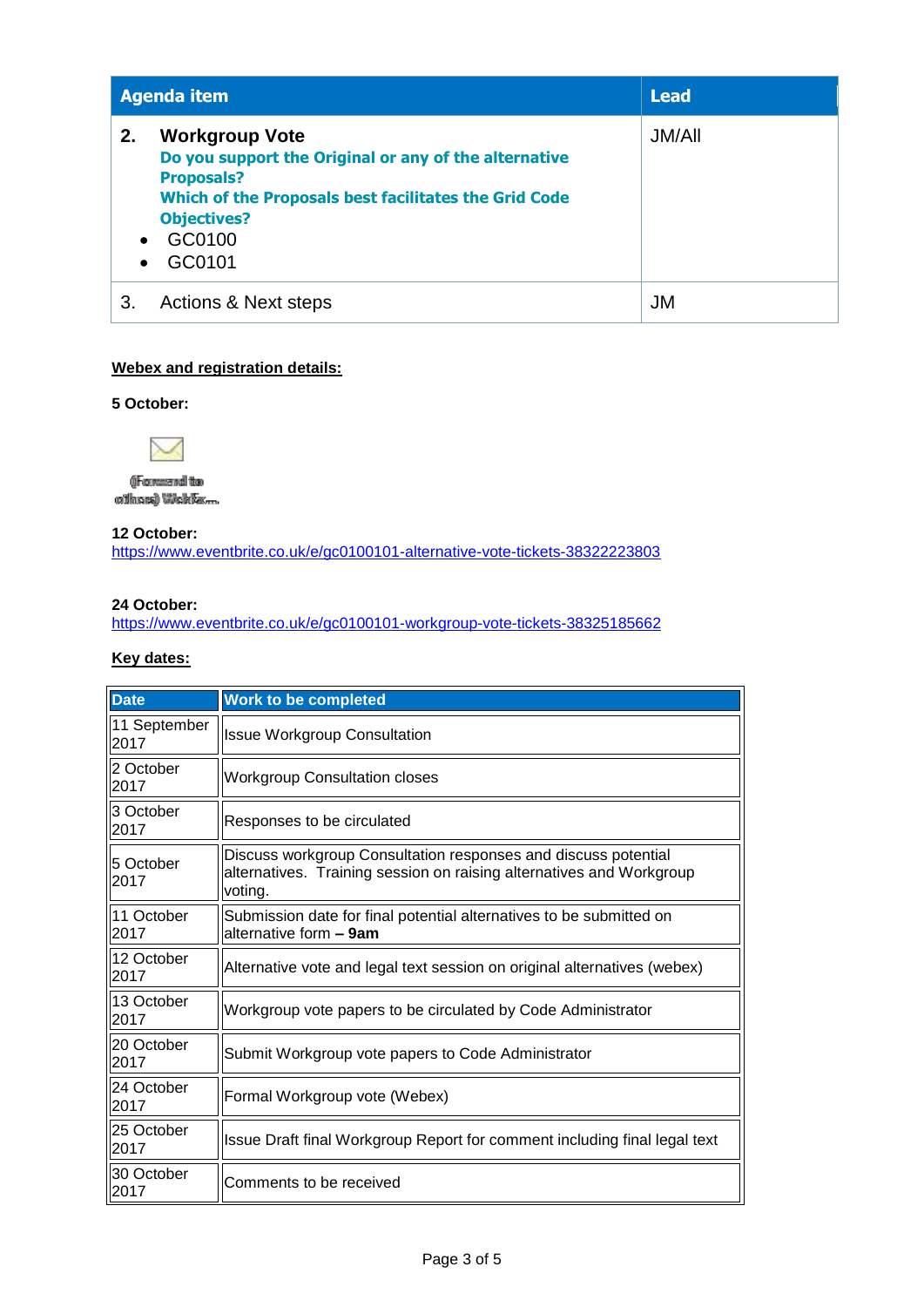| 2 November<br>2017 | Discuss Workgroup Report   |
|--------------------|----------------------------|
| 7 November<br>2017 | <b>ISubmit to GC Panel</b> |